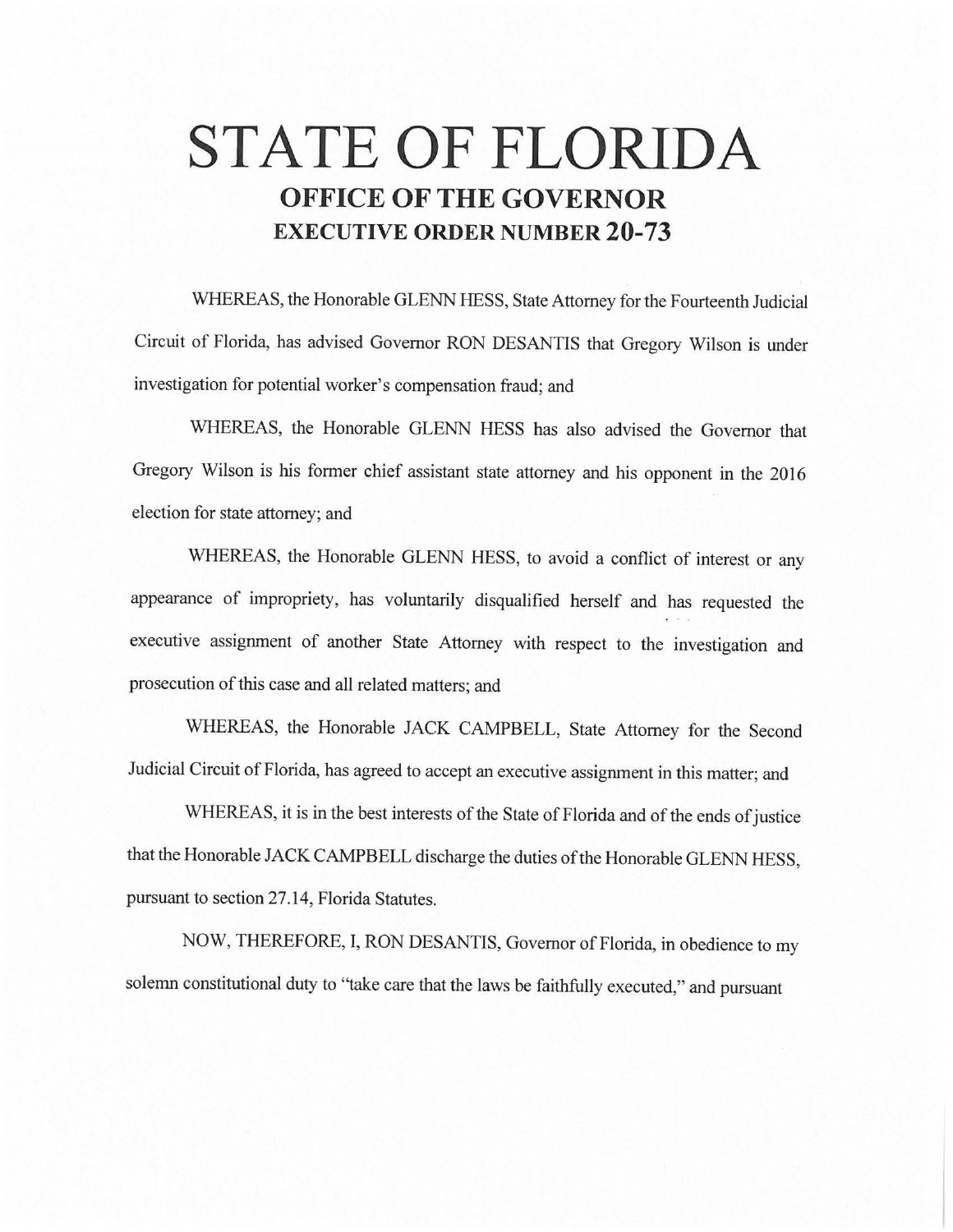to the Constitution and laws of the State of Florida, issue the following Executive Order, effective immediately:

## Section 1.

The Honorable JACK CAMPBELL, State Attorney for the Second Judicial Circuit of Florida, referred to as the "Assigned State Attorney," is assigned to discharge the duties of the Honorable GLENN HESS, State Attorney for the Fourteenth Judicial Circuit of Florida, as they relate to the investigation, prosecution, and all matters related to Gregory Wilson.

# Section 2.

The Assigned State Attorney or one or more Assistant State Attorneys and Investigators, who have been designated by the Assigned State Attorney, shall proceed immediately to the Fourteenth Judicial Circuit of Florida, and are vested with the authority to perform the duties prescribed herein.

## Section 3.

All residents of the Fourteenth Judicial Circuit are requested, and all public officials are directed, to cooperate and render whatever assistance is necessary to the Assigned State Attorney, so that justice may be served.

#### Section 4.

The period of this Executive Assignment shall be for one (I) year, to and including March 23, 2021.